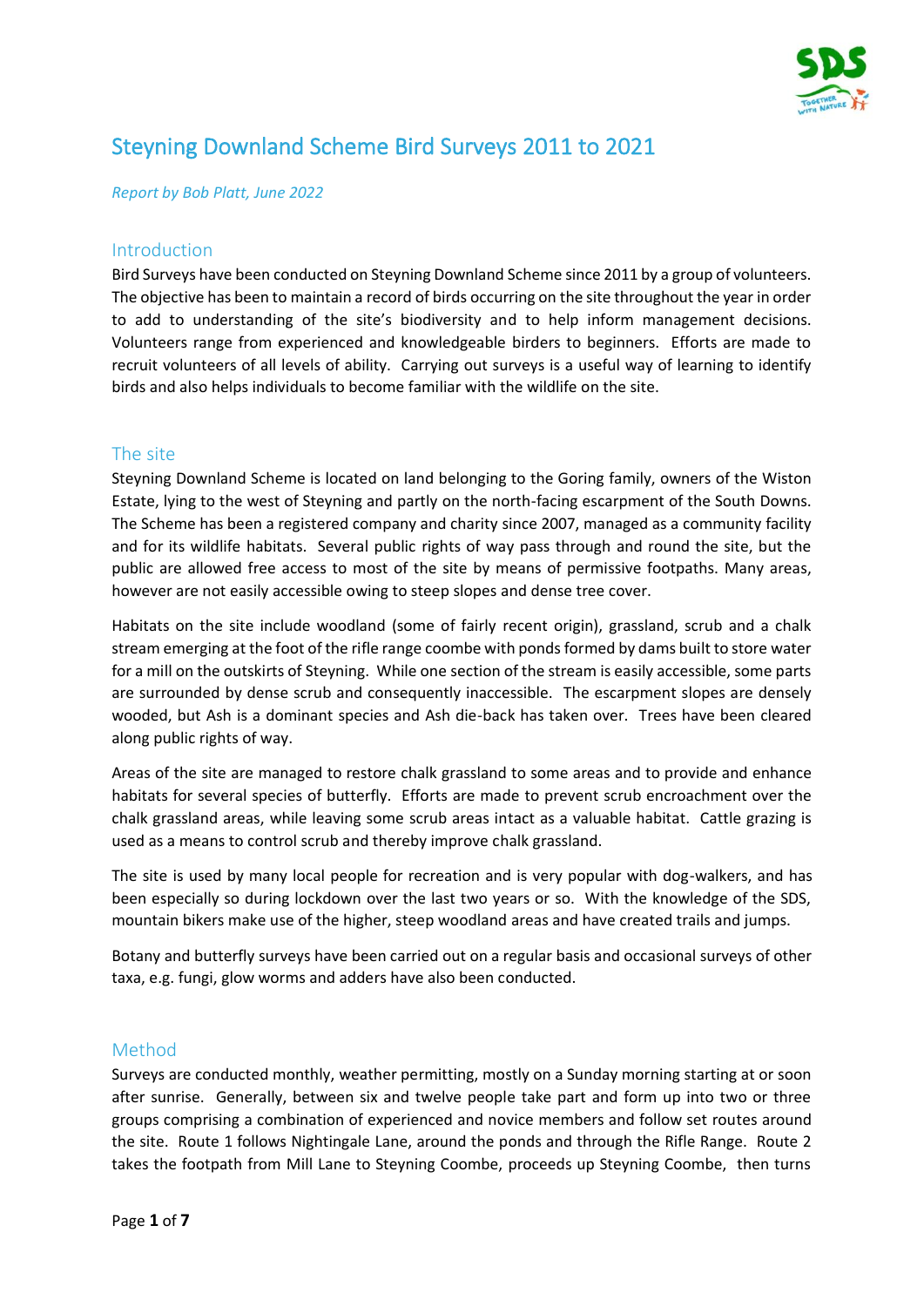right onto the public footpath and returns to the north-west corner of the rifle range. Route 3 proceeds around Steyning Coombe and then follows the path around the Lower Horseshoe area. While Routes 1 and 2 have been covered on every survey, Route 3 has been covered much less frequently. In 2017 and 2018 surveys were conducted in the Pepperscoombe area in the late summer/autumn period to see if this area is frequented by birds on autumn passage.

All birds seen and heard and confidently identified are recorded, with numbers where practicable. Records are entered into BirdTrack, the BTO/RSPB on-line database. Survey records are entered on BirdTrack as "Complete Lists", BirdTrack's preferred type of entry. In addition species of interest seen on other occasions are recorded and entered into BirdTrack as "Casual Records". Many of the more unusual sightings were recorded as Casuals, in other words, not seen during a planned survey.

# Results

A table of all species entered onto BirdTrack during the period, listed in order of frequency, is shown in Appendix 1. Altogether 101 species have been recorded over the period of 10 years. 50 species have been recorded at least once every year. Of those that have not been recorded every year, 15 species have been recorded more than 10 times.

The wide range of species reflects the range of habitats present on the site. The birds regularly recorded include those associated with ponds, woodland, scrub and open grassland. They include resident species, summer and winter visitors and passage migrants. The presence of some species recorded only once or twice, such as an Oystercatcher, sighted after a storm, are clearly one-offs.

#### **Discussion**

The site contains a range of habitats including woodland, scrub, grassland, a stream and ponds. As such, it provides a combination of habitats well suited to many of the commoner species of birds to be found in this region.

Species that have been recorded most frequently are generally those whose characteristics, behaviour, call and songs make them easy to see, hear and identify with confidence. The numbers are therefore probably a reasonable indication of their frequency and abundance. Species that are more retiring, have more limited calls and song and occupy less accessible habitats are likely to be under-recorded. This includes species such as Marsh Tit, which tends to occupy tree canopy, and Water Rail, which makes use of the dense cover surrounding the Lower Pond. However, this does not invalidate the results of the survey, but does indicate how the results should be treated, especially in relation to the more retiring species.

The overall number of species reflects the enthusiasm of the surveyors and the birdwatchers' natural tendency to want to add more species to their lists. Many of the species recorded just one or more times were lost, blown off course, passing through, or temporary visitors for whatever reason. The fact that they did not stay confirms that the habitat available is not suitable for them.

Of the 50 species recorded in every year, 43 are British residents and seven are summer visitors. Most of them are likely to be making use of the range of habitats on the site. The combination of woodland, scrub and grassland provides feeding, nesting and roosting opportunities for a large number of common species to be found in this country. The scrub and open areas are important breeding areas for Linnets and Yellowhammers (which are both red listed species) as well as Whitethroats - which are delightful.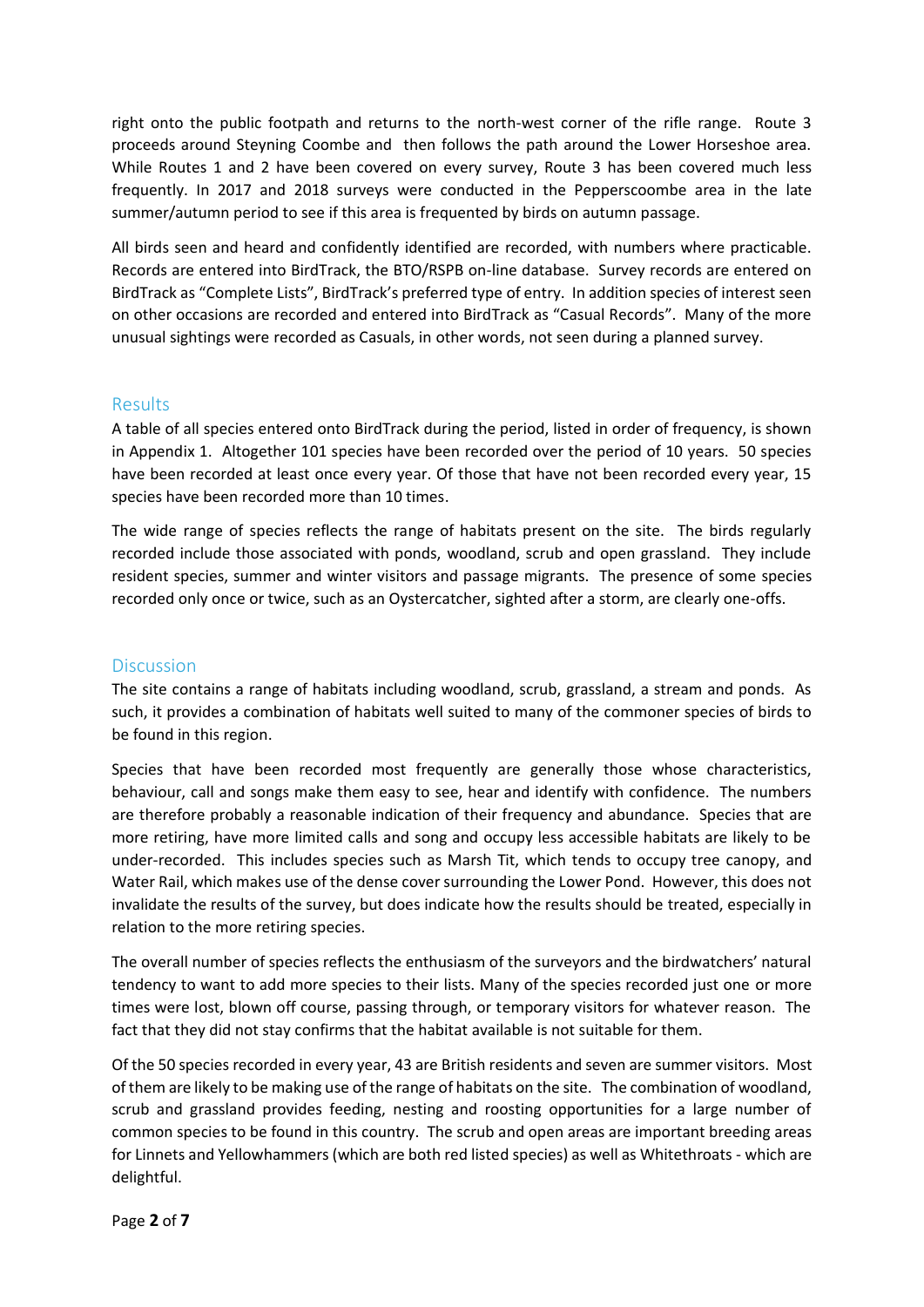Evidence of breeding is not collected on a formal basis, but many of the more frequently recorded species are seen and heard through the spring and summer months, indicating the likelihood of breeding on site, and the breeding status (following the BirdTrack methodology) is recorded for the more interesting species is noted where known. As many as 46 species may have bred, or attempted to breed on the site. It would be useful in future years to carry out surveys and record evidence of breeding.

Raptors include Buzzard, Kestrel and Sparrowhawk with fairly frequent records. All three may have bred on site. Peregrine and Red Kite have been recorded less frequently. Tawny Owl behaviour means that it is unlikely to be recorded during early morning surveys. However, casual records indicate that it is present and it would be useful to conduct evening surveys during periods when birds are calling to gain an idea of numbers and areas occupied. There have been a few casual records of Barn Owl.

The ponds area next to Nightingale Lane is difficult to access. This is an advantage to the species that use the area as they are protected from disturbance, but makes it difficult to see many of the species occupying it and song and calls are relied upon to identify those present. The lane gets its name from the Nightingales that occur there in the spring and typically two or three singing males are heard in the spring. A small flock of Teal make use of the ponds during the winter and can be heard calling and occasionally seen flying in the vicinity. The dense cover suits a shy bird, the Water Rail, which has been seen once and heard on several occasions making its 'squealing pig' call. Kingfisher has been seen on the lower pond on a few occasions, and may visit more frequently, but is unlikely to be heard, so may be under-recorded.

Mallard, Moorhen and Coot, are all seen frequently on the Upper Pond and there is evidence of breeding. Grey Wagtail has been recorded a dozen times and may have bred recently.

Redwings and Fieldfares, and Meadow Pipits, are the only winter visitors regularly recorded, Redwings in more years than Fieldfares.

The most frequently observed passage migrants during late July to late September are Spotted Flycatchers which seem to have a favourite feeding spot at the top of Steyning Coombe. But several species of warbler pass through, and Redstarts are recorded most years. There is always the chance of something unusual, eg Pied Flycatcher and Whinchat have been recorded in recent years.

# Conclusion

The surveys have shown that Steyning Downland Scheme offers a range of habitats that support a surprisingly large number of bird species. The data provides a useful measure of the success of management initiatives and provides a benchmark against which to measure the effect of habitat changes that may take place in the future such as management interventions and Ash Dieback.

It has also shown the willingness of local people to get involved in wildlife survey activities.

#### Acknowledgements

The following volunteers have taken part in the surveys, many of them experienced and knowledgeable birders. Our thanks go to them for their enthusiastic participation.

Alan Swetman, Andrew Armitage, Andy Langridge, Atticus Albright, Beverley Kinane, Caroline Jones, Celia Muggridge, Colin and Janet Holter, Connie Gutjahr, David Buckingham, Diana Couling, Fran Wedderburn, Gerard Bagley, Jane Willmot, Jenny Searle, John Burstow, John Woodward, Kate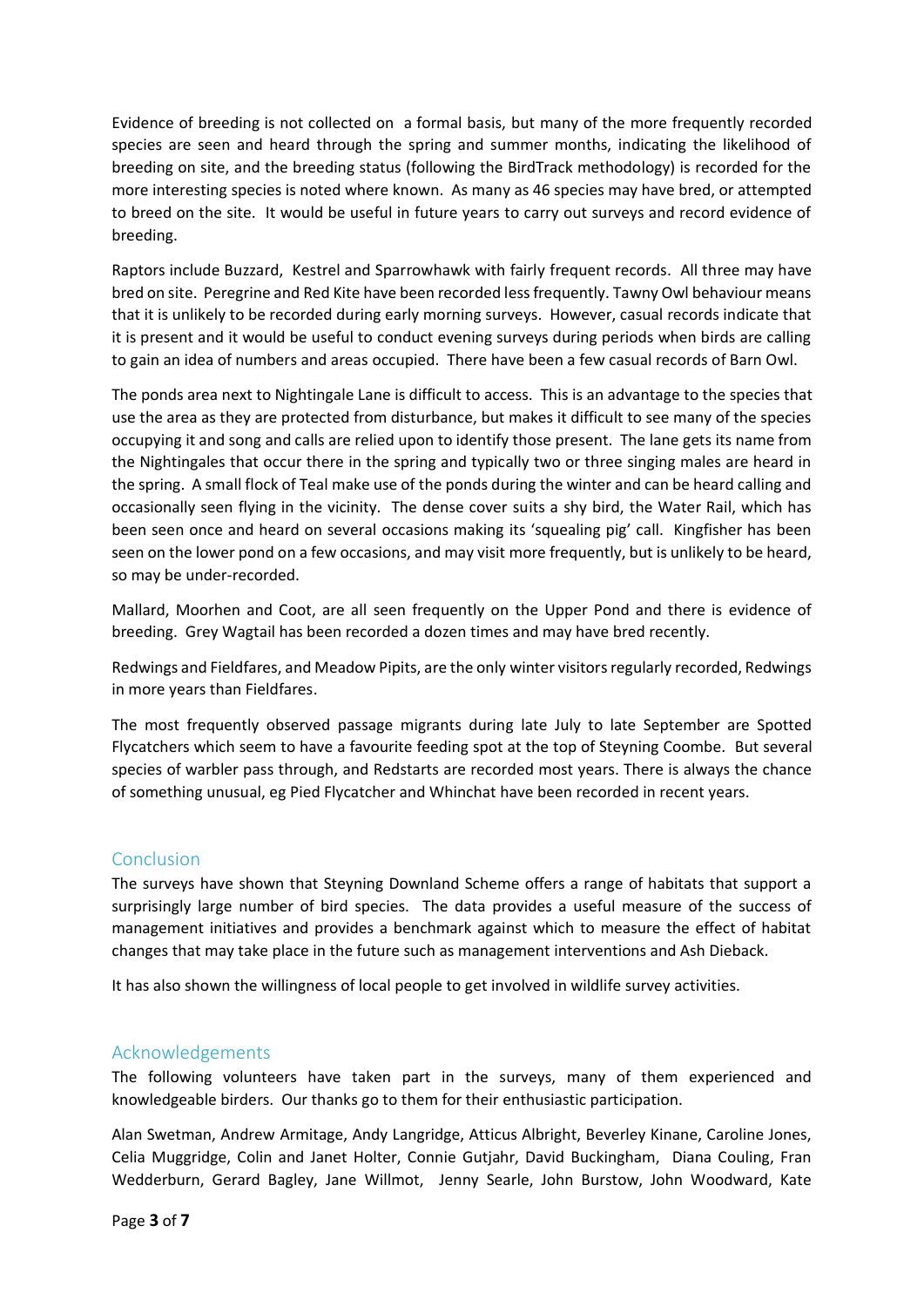Sigournay, Lee Harding, Libby Hartzhorne, Matthew Grant, Mick Bullen, Mike Dillamore, Nicky Mason, Patta Tolputt, Paul Robards, Peter Jackson, Philip Amess, Richard Knowles, Robin Johnson, Sarah Quantrill, Sarah Ross, Sheila Lelliott, Sue Beeson.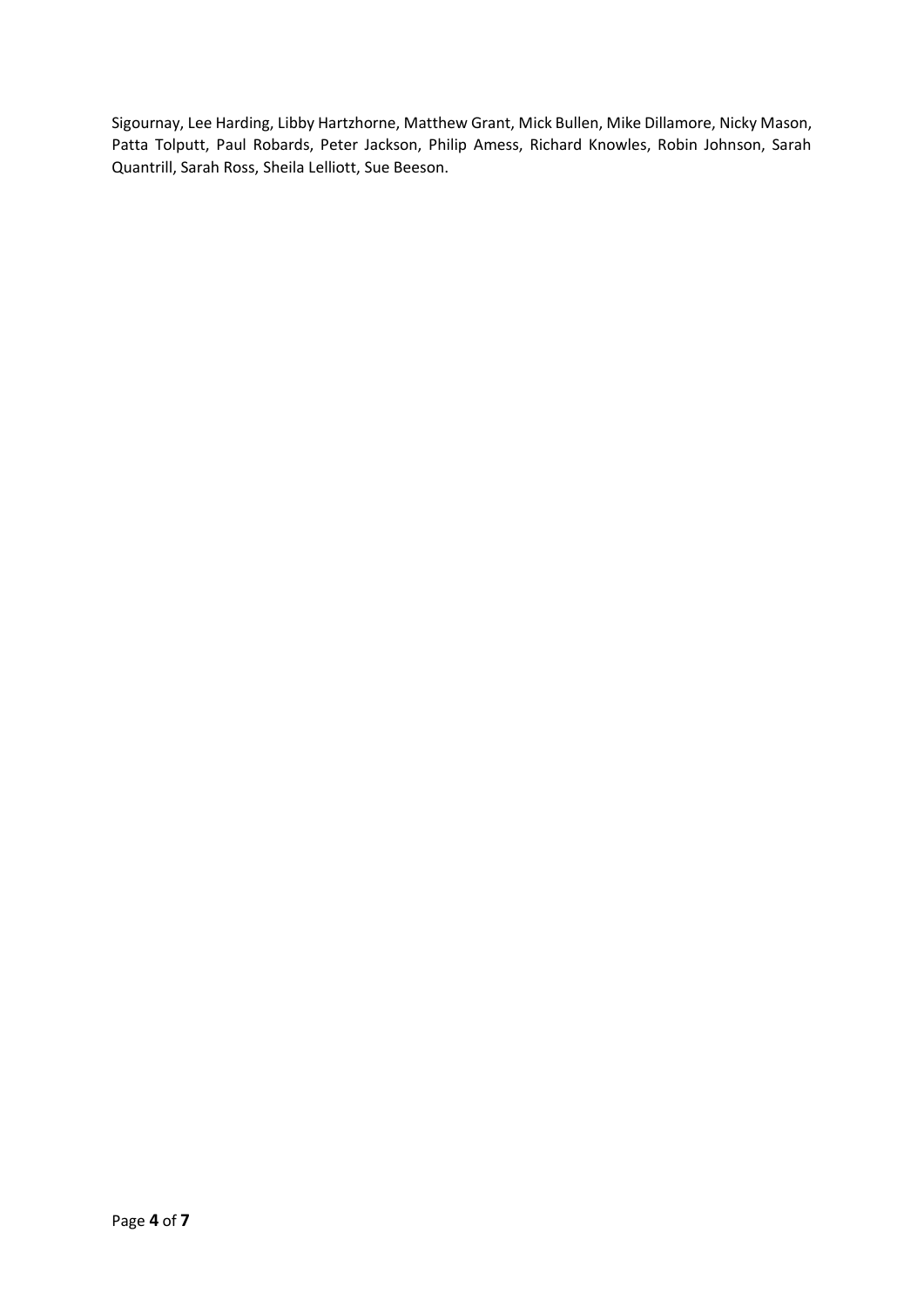# Appendix 1

Bird Species recorded on Steyning Downland Scheme since the commencement of regular surveys in 2012.

| <b>Species</b>             | No. of records in year |                |                |                |                |                |                |                |                |                | <b>Total</b> |
|----------------------------|------------------------|----------------|----------------|----------------|----------------|----------------|----------------|----------------|----------------|----------------|--------------|
| recorded                   | 2012                   | 2013           | 2014           | 2015           | 2016           | 2017           | 2018           | 2019           | 2020           | 2021           | All<br>Years |
| <b>Total number of</b>     | 605                    | 655            | 436            | 572            | 524            | 650            | 585            | 666            | 614            | 471            | 5778         |
| records                    |                        |                |                |                |                |                |                |                |                |                |              |
| <b>Total number of</b>     | 63                     | 68             | 61             | 64             | 65             | 72             | 69             | 71             | 65             | 66             | 99           |
| <b>Species</b>             |                        |                |                |                |                |                |                |                |                |                |              |
| Blackbird                  | 30                     | 34             | 21             | 29             | 24             | 29             | 27             | 25             | 22             | 18             | 259          |
| Woodpigeon                 | 28                     | 30             | 22             | 30             | 25             | 29             | 25             | 25             | 20             | 17             | 251          |
| <b>Blue Tit</b>            | 26                     | 32             | 22             | 26             | 23             | 25             | 24             | 26             | 22             | 18             | 244          |
| <b>Carrion Crow</b>        | 29                     | 28             | 21             | 26             | 23             | 27             | 24             | 25             | 21             | 15             | 239          |
| Robin                      | 27                     | 29             | 23             | 25             | 23             | 27             | 18             | 26             | 23             | 18             | 239          |
| Wren                       | 24                     | 29             | 23             | 23             | 23             | 27             | 25             | 23             | 22             | 17             | 236          |
| <b>Great Tit</b>           | 27                     | 27             | 20             | 28             | 21             | 20             | 24             | 25             | 22             | 16             | 230          |
| Chaffinch                  | 27                     | 26             | 20             | 25             | 19             | 24             | 21             | 23             | 17             | 12             | 214          |
| Song Thrush                | 24                     | 25             | 16             | 19             | 15             | 20             | 16             | 20             | 14             | 9              | 178          |
| Dunnock                    | 18                     | 19             | 12             | 21             | 20             | 19             | 21             | 19             | 17             | 13             | 179          |
| Goldfinch                  | 19                     | 21             | 16             | 18             | 20             | 21             | 11             | 23             | 16             | 15             | 180          |
| Chiffchaff                 | 15                     | 15             | 12             | 18             | 15             | 25             | 17             | 25             | 20             | 18             | 180          |
| Green                      | 22                     | 23             | 14             | 17             | 12             | 21             | 14             | 18             | 13             | 18             | 172          |
| Woodpecker                 |                        |                |                |                |                |                |                |                |                |                |              |
| <b>Great Spotted</b>       | 22                     | 22             | 15             | 11             | 14             | 18             | 15             | 20             | 17             | 16             | 170          |
| Woodpecker<br>Yellowhammer | 16                     | 19             | 10             | 11             | 18             | 24             | 21             | 14             | 15             | 16             | 164          |
| Greenfinch                 |                        |                | 12             |                |                |                |                |                |                |                |              |
|                            | 18                     | 11             | $\overline{7}$ | 19             | 14             | 16             | 14             | 21             | 13             | 11             | 149          |
| Blackcap                   | 12                     | 13             |                | 9              | 16             | 15             | 19             | 24             | 14             | 9              | 138          |
| Jackdaw                    | 19                     | 9              | 9              | 12             | 10             | 21             | 17             | 16             | 8              | 14             | 135          |
| Long-tailed Tit            | 13                     | 12             | 11             | 9              | 8              | 14             | 20             | 15             | 17             | 15             | 134          |
| <b>Stock Dove</b>          | 14                     | 15             | 9              | 10             | 11             | 14             | 16             | 10             | 14             | 8              | 121          |
| Whitethroat                | $\overline{7}$         | 10             | 5              | 11             | 12             | 15             | 16             | 14             | 13             | 11             | 114          |
| Moorhen                    | 11                     | 9              | 9              | 13             | 10             | 16             | 10             | 13             | 8              | 10             | 109          |
| <b>Buzzard</b>             | 6                      | 19             | 6              | 15             | 11             | 9              | 9              | 13             | 10             | 9              | 107          |
| Jay                        | 4                      | $\overline{7}$ | 5              | 8              | 9              | 12             | 16             | 16             | 17             | 15             | 109          |
| Goldcrest                  | 12                     | 12             | $\mathbf{1}$   | 14             | 11             | 10             | $\overline{7}$ | 8              | 16             | 6              | 97           |
| <b>Herring Gull</b>        | 10                     | 9              | 5              | 13             | 10             | 15             | $\overline{7}$ | 9              | 12             | 6              | 96           |
| Linnet                     | 13                     | 5              | 8              | 5              | 8              | $\overline{7}$ | $\overline{7}$ | 8              | 19             | 12             | 92           |
| Mallard                    | 3                      | $\overline{4}$ | 10             | 9              | 9              | 11             | 10             | 12             | 10             | $\overline{7}$ | 85           |
| <b>Starling</b>            | $\overline{7}$         | 16             | 3              | $\overline{7}$ | $\overline{2}$ | $\overline{7}$ | 9              | 8              | 9              | 6              | 74           |
| Pheasant                   | 11                     | 8              | 3              | 10             | 5              | $\overline{7}$ | $\overline{4}$ | 10             | 10             | 6              | 74           |
| Kestrel                    | 11                     | 9              | 4              | 4              | 4              | 10             | 10             | $\overline{7}$ | 6              | 10             | 75           |
| Treecreeper                | $\overline{3}$         | 8              | 3              | $\overline{7}$ | 9              | $\overline{7}$ | 12             | $\overline{7}$ | $\overline{7}$ | $\overline{2}$ | 65           |
| Nuthatch                   | 10                     | 13             | 8              | 3              | $\overline{2}$ | 5              | 5              | $\overline{4}$ | 8              |                | 58           |
| <b>Skylark</b>             | 10                     | $\overline{7}$ | 4              | 9              | $\mathbf{1}$   | 5              | $\mathbf{3}$   | 8              | 10             | $\mathbf{1}$   | 58           |
| Swallow                    | 13                     | 3              | 6              | 3              | $\overline{2}$ | 6              | $\overline{7}$ | 12             | 4              | 8              | 64           |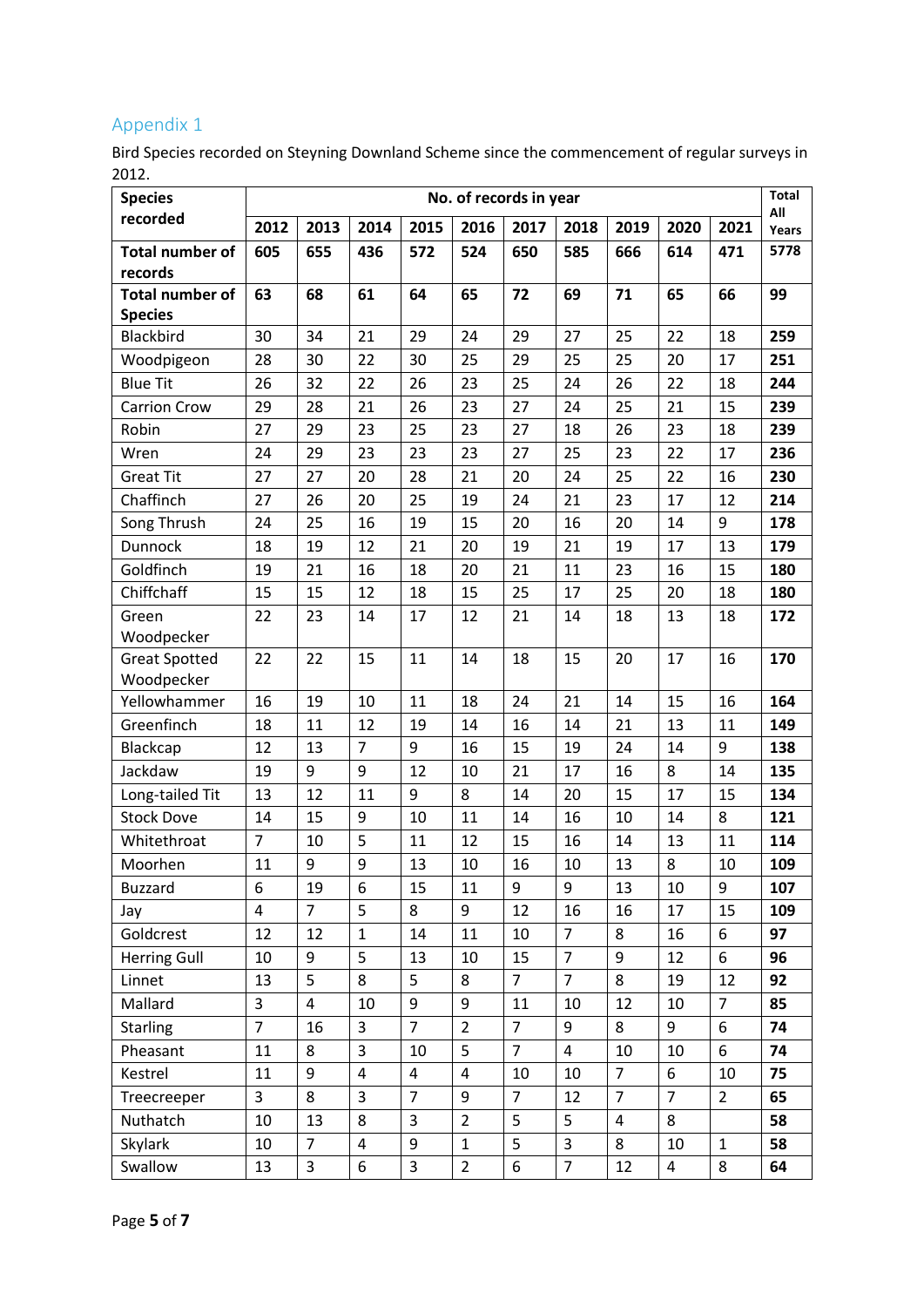| <b>Bullfinch</b>            | 10             | 4              | 6              | 9              | 3              | 6              | 8              | 4              | 5              | 5              | 60                      |
|-----------------------------|----------------|----------------|----------------|----------------|----------------|----------------|----------------|----------------|----------------|----------------|-------------------------|
| Marsh Tit                   | $\overline{2}$ | $\overline{4}$ | 3              | 5              | 5              | 5              | 9              | 8              | 10             | 7              | 58                      |
| <b>House Sparrow</b>        | 9              | $\overline{7}$ | 3              | $\mathbf{1}$   | 3              | $\overline{7}$ | $\overline{2}$ | 5              | 13             | 3              | 53                      |
| Nightingale                 | 6              | 9              | 6              | 4              | $\overline{7}$ | $\mathbf{1}$   | $\overline{2}$ | 6              | $\overline{2}$ | 4              | 47                      |
| Teal                        | 5              | 8              | 5              | 4              | $\overline{2}$ | $\overline{7}$ | 3              | $\overline{7}$ | $\overline{2}$ | 5              | 48                      |
| Sparrowhawk                 | $\mathbf{1}$   | 12             | $\mathbf{1}$   | 9              |                | 3              | 5              | 5              | 6              | $\mathbf{1}$   | 43                      |
| Coot                        | 4              | $\overline{7}$ | $\mathbf{1}$   | 5              | $\overline{7}$ | 3              | 3              | $\mathbf{1}$   | 8              | 5              | 44                      |
| Rook                        | 3              | 10             | $\mathbf{1}$   | 5              | $\overline{2}$ | 4              | 3              | 8              | $\overline{2}$ | $\mathbf{1}$   | 39                      |
| Mistle Thrush               | $\overline{4}$ | 5              | $\overline{2}$ | 3              | 4              | 4              | 5              | $\overline{2}$ | 5              | 6              | 40                      |
| <b>Meadow Pipit</b>         | $\mathbf 1$    | $\mathbf{1}$   | $\mathbf{1}$   | 6              | $\overline{7}$ | 5              | $\mathbf{1}$   | 4              | 6              | 2              | 34                      |
| Cetti's Warbler             | $\overline{2}$ | 3              | 5              | 3              | 4              | $\overline{2}$ | $\mathbf{1}$   | 6              | 5              |                | 31                      |
| Coal Tit                    |                |                |                | 6              | 5              | 6              | $\mathbf{1}$   | 9              | 3              | 9              | 39                      |
| <b>House Martin</b>         | $\mathbf{1}$   | $\overline{7}$ | $\overline{2}$ | 3              | 3              | 3              | $\overline{7}$ | 3              |                | 1              | 30                      |
| Swift                       | 5              | 3              | $\overline{4}$ | $\mathbf 1$    | $\overline{2}$ | $\overline{2}$ | $\overline{4}$ | 3              | 5              | 1              | 30                      |
| Redwing                     | 4              | $\mathbf{1}$   | 5              | $\overline{2}$ | $\overline{2}$ | 5              | 4              | 6              |                | 6              | 35                      |
| Spotted                     |                |                | $\overline{2}$ | $\overline{2}$ | $\overline{4}$ | $\mathbf{1}$   | 3              | 3              | 8              | 3              | 26                      |
| Flycatcher                  |                |                |                |                |                |                |                |                |                |                |                         |
| <b>Willow Warbler</b>       |                | $\overline{2}$ | $\mathbf{1}$   | $\mathbf{1}$   | $\overline{2}$ | 5              | $\overline{4}$ | $\overline{2}$ | 3              | $\overline{2}$ | 22                      |
| Raven                       | $\overline{2}$ | $\overline{2}$ | $\overline{2}$ |                | $\overline{2}$ | 3              | 3              | $\mathbf 1$    | 5              |                | 20                      |
| Stonechat                   | $\mathbf{1}$   |                |                | $\mathbf 1$    | 3              | $\mathbf 1$    | $\mathbf{1}$   |                | 12             | 3              | 22                      |
| <b>Black-headed</b><br>Gull |                |                | $\mathbf{1}$   | $\mathbf 1$    | 3              | 3              | 3              | 3              | 3              | $\mathbf{1}$   | 18                      |
| <b>Collared Dove</b>        |                |                | $\overline{2}$ | $\overline{2}$ | 3              |                | $\overline{2}$ | 3              | 3              | $\mathbf{1}$   | 16                      |
| Lesser                      | $\mathbf{1}$   | 6              |                |                | $\mathbf{1}$   | $\overline{2}$ | $\mathbf{1}$   | $\overline{2}$ |                |                | 13                      |
| Whitethroat                 |                |                |                |                |                |                |                |                |                |                |                         |
| Firecrest                   | $\mathbf{1}$   |                | $\overline{2}$ |                | $\mathbf{1}$   | $\mathbf{1}$   | $\overline{4}$ | 4              |                | 3              | 16                      |
| Grey Heron                  |                | $\mathbf{1}$   |                | 3              | $\overline{2}$ | 4              |                | $\overline{2}$ |                | 1              | 13                      |
| <b>Grey Wagtail</b>         | $\overline{2}$ | $\mathbf 1$    |                |                | $\mathbf{1}$   |                |                | 3              | 5              |                | 12                      |
| Fieldfare                   |                |                | $\mathbf{1}$   | $\mathbf{1}$   | $\overline{4}$ | $\mathbf 1$    | $\mathbf{1}$   | 3              |                | $\overline{2}$ | 13                      |
| <b>Red Kite</b>             |                | $\mathbf{1}$   | $\mathbf{1}$   |                | 3              | $\mathbf{1}$   | $\mathbf{1}$   | $\overline{2}$ |                |                | 9                       |
| Redstart                    |                | 1              |                |                |                | 4              | 1              |                | 3              | 4              | 13                      |
| <b>Grey Partridge</b>       |                | $\mathbf{1}$   |                |                |                | $\overline{2}$ | $\mathbf{1}$   | 4              | $\mathbf{1}$   | $\mathbf{1}$   | 10                      |
| Hobby                       | $\overline{2}$ |                |                |                |                |                |                |                | 5              |                | $\overline{\mathbf{z}}$ |
| Pied/White                  | $\mathbf{1}$   |                |                |                | $\mathbf{1}$   | $\mathbf{1}$   | $\overline{2}$ | $\mathbf{1}$   | $\mathbf{1}$   | $\mathbf{1}$   | 8                       |
| Wagtail<br>Cormorant        | $\mathbf{1}$   |                | $\mathbf{1}$   | $\mathbf{1}$   | $\mathbf{1}$   |                |                | $\overline{2}$ | $\mathbf{1}$   |                | $\overline{\mathbf{z}}$ |
| Snipe                       |                |                | $\overline{2}$ |                |                | $\mathbf{1}$   |                |                | $\overline{2}$ | $\overline{2}$ | $\overline{\mathbf{z}}$ |
| Cuckoo                      |                | $\overline{4}$ |                |                |                |                |                | $\mathbf{1}$   |                |                | 5                       |
| Gadwall                     | $\mathbf{1}$   | $\mathbf{1}$   |                | $\mathbf{1}$   |                |                |                | $\mathbf{1}$   |                |                | 4                       |
| Kingfisher                  | $\mathbf{1}$   | $\mathbf{1}$   |                |                | $\mathbf{1}$   | $\mathbf{1}$   |                |                |                |                | $\overline{\mathbf{4}}$ |
| Tawny Owl                   | $\mathbf{1}$   | $\mathbf{1}$   |                | $\mathbf{1}$   |                |                |                | $\mathbf{1}$   |                |                | 4                       |
| Lapwing                     | $\mathbf{1}$   |                |                | $\mathbf{1}$   |                |                | $\mathbf{1}$   | $\mathbf{1}$   |                | $\mathbf{1}$   | 5                       |
| Peregrine                   |                | $\mathbf{1}$   |                | $\mathbf{1}$   |                |                |                | $\mathbf{1}$   |                |                | 3                       |
| Sand Martin                 |                |                |                |                |                | $\mathbf{1}$   | $\mathbf{1}$   |                | $\mathbf{1}$   | $\mathbf{1}$   | 4                       |
| <b>Water Rail</b>           |                |                |                |                |                |                |                |                | 3              |                | 3                       |
| Garden Warbler              |                | $\overline{2}$ |                |                |                | $\mathbf{1}$   |                |                |                | $\mathbf{1}$   | $\overline{\mathbf{4}}$ |
| Siskin                      |                |                |                |                |                | $\mathbf 1$    | $\mathbf 1$    |                |                |                | $\overline{2}$          |
|                             |                |                |                |                |                |                |                |                |                |                |                         |